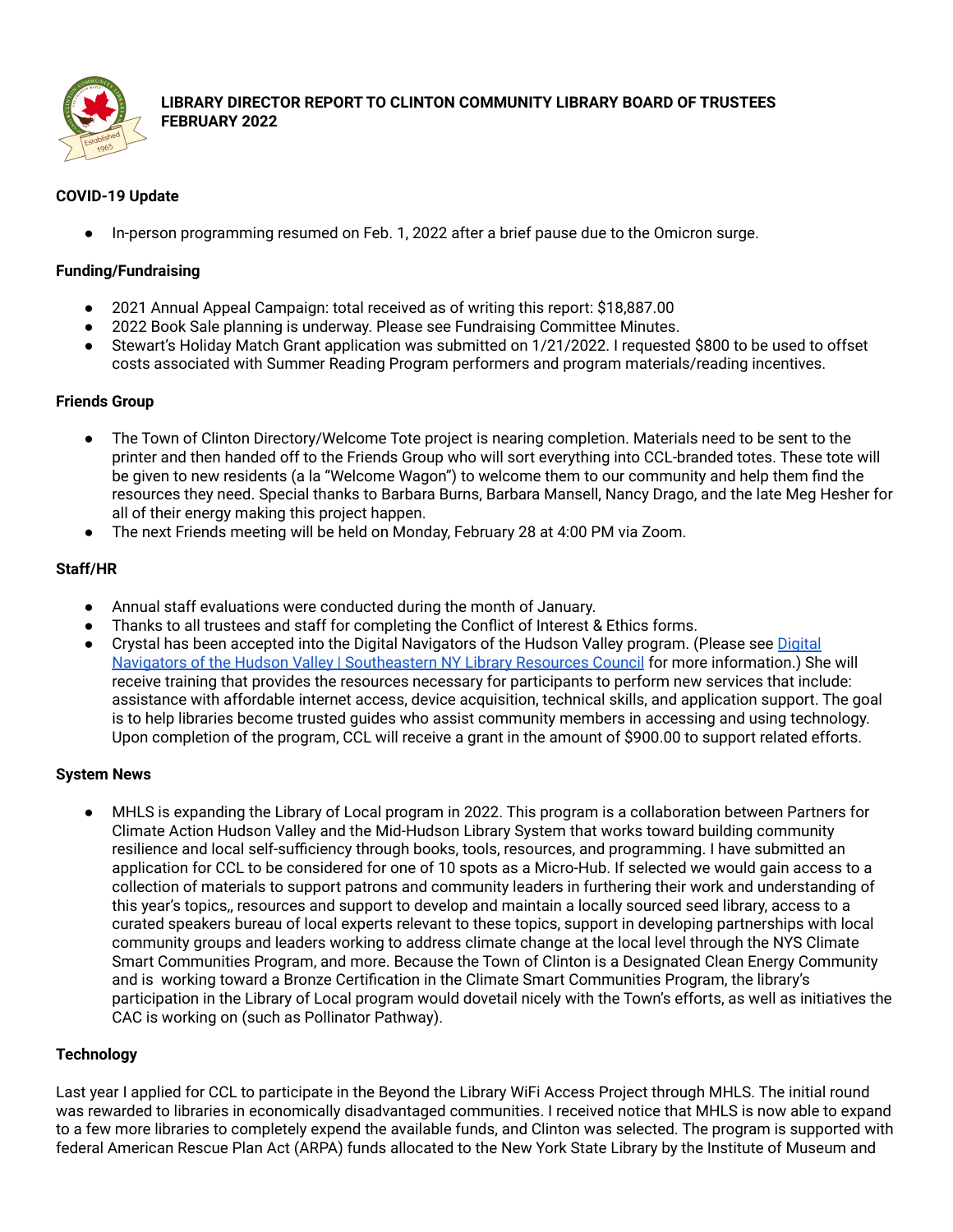Library Services (IMLS). This program will provide exterior WiFi routers to extend the WiFi signal by 300 feet outside of your building.

The project includes (at no cost to our library) one external Extreme Networks Access point valued at \$1336.19, and configuration services provided by MHLS IT staff. MHLS IT staff will work with us to set the unit up with your local policies and support the installation. Once set in place, MHLS IT staff will monitor the unit and provide monthly statistical reports.

# **Programming**

January 2022 Programming Report

Total: 28 Programs / 475 Attendees

Adult Total: 25 Programs / 450 Attendees

- Virtual (live)
	- $\circ$  Tea Time Book Club 7
	- The Global Literature Book Club 7
	- Boots on the Ground Genealogy 20
	- All-Level Yoga Online 112
	- Qi Gong Online 220
	- Chair Yoga Online 72
	- The Secret of Music 12

#### Tech Help: 5 In-Person

All Ages Total: 1 Program/ 12 Attendees

● Make a Cookie Book Cover - 12

Children Total: 2 Programs / 8 Attendees

● Storytime to go - 8

Teens Total: 0 Programs / 0 Attendees

#### **Circulation & Statistics**

Registered Resident Cardholders: 1,570 *(Note: this number has decreased because MHLS completes an annual clean up of patron records that have been expired for longer than 3 years.)* Wireless Usage: Overdrive eBook circulation: 242 Overdrive eAudio: 137 Overdrive eMagazine: 73 Unique Hoopla Users (total): 74 (+6) Unique Hoopla Users (active this month): 29 Hoopla Borrows: 80 Kanopy Plays: 67